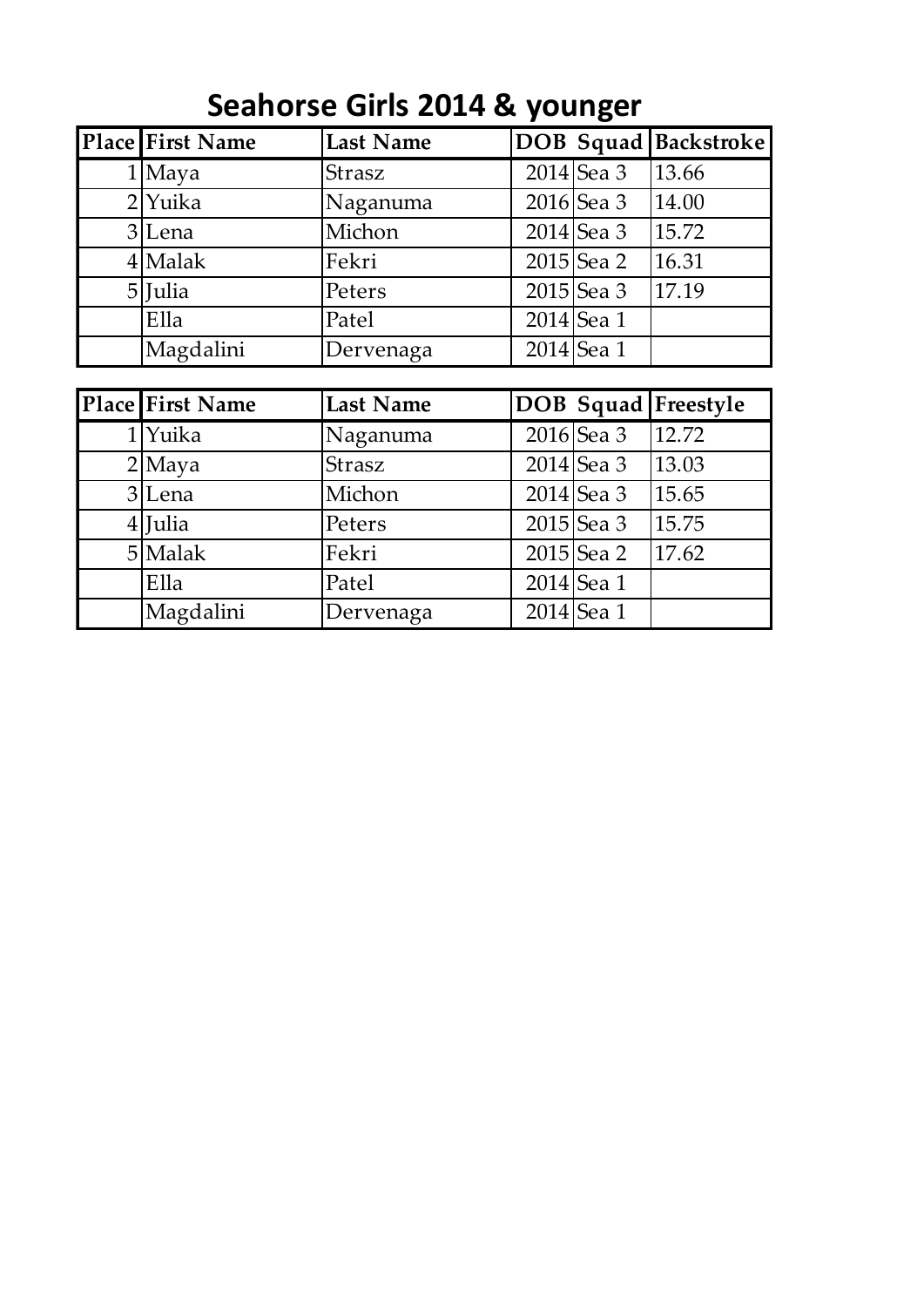## **Seahorse Girls 2013 & older**

| <b>Place First Name</b> | <b>Last Name</b> |              | <b>DOB Squad Backstroke</b> |
|-------------------------|------------------|--------------|-----------------------------|
| 1 Amira                 | Mrabet           | $2013$ Sea 2 | 12.62                       |
| 2 Sophia Catherine      | Shepherd-Desai   | $2013$ Sea 3 | 12.82                       |
| 3 Helena                | <b>Bialek</b>    | $2011$ Sea 2 | 15.03                       |
| $4$ Imogen              | King             | $2013$ Sea 2 | 15.37                       |
| $5$ Prisha              | Mandav           | $2010$ Sea 1 | 15.60                       |
| 6 Maiya                 | <b>Manners</b>   | $2011$ Sea 1 | 16.25                       |
| Darcy                   | Adams            | 2013 Sea 1   |                             |
| Sofia                   | Tomovic          | 2012 Sea 2   |                             |
| Noor                    | Aldin            | $2011$ Sea 2 |                             |

| <b>Place First Name</b> | <b>Last Name</b> |              | <b>DOB</b> Squad Freestyle |
|-------------------------|------------------|--------------|----------------------------|
| 1 Sophia Catherine      | Shepherd-Desai   | $2013$ Sea 3 | 11.72                      |
| $2$ Helena              | <b>Bialek</b>    | $2011$ Sea 2 | 12.75                      |
| 3 Prisha                | Mandav           | $2010$ Sea 1 | 12.87                      |
| $4$ Imogen              | King             | $2013$ Sea 2 | 14.06                      |
| 5 Amira                 | Mrabet           | $2013$ Sea 2 | 14.19                      |
| 6 Maiya                 | <b>Manners</b>   | $2011$ Sea 1 | 14.25                      |
| Darcy                   | Adams            | 2013 Sea 1   |                            |
| Sofia                   | Tomovic          | 2012 Sea 2   |                            |
| Noor                    | Aldin            | 2011 Sea 2   |                            |